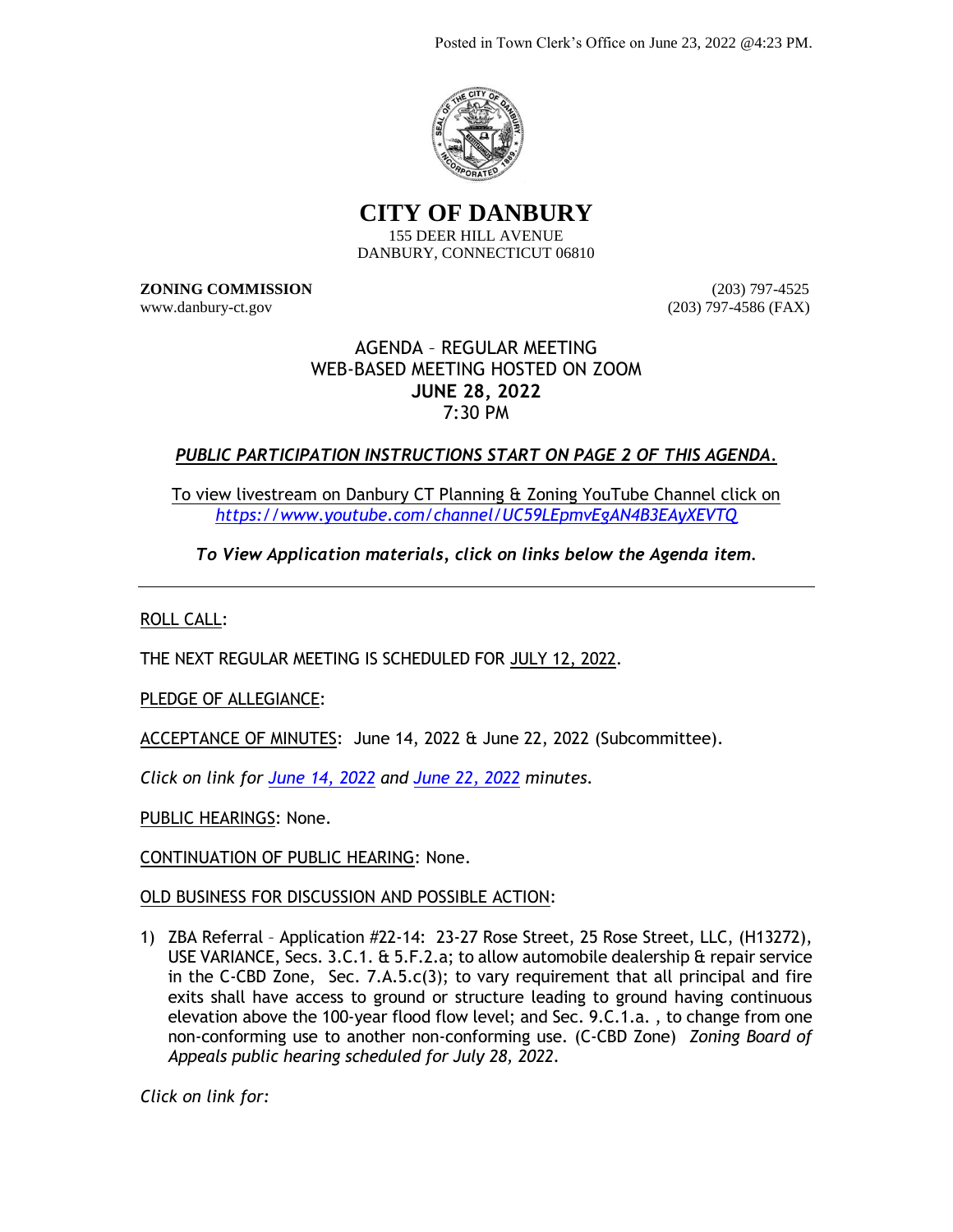Zoning Commission Meeting Agenda June 28, 2022 Virtual Meeting hosted on Zoom Page 2

*[Zoning Board of Appeals Application & Map.](https://www.danbury-ct.gov/wp-content/uploads/2022/06/23-27-Rose-St.ZBA-22-14-application-Plans.pdf) [Planning Department Staff Report.](https://www.danbury-ct.gov/wp-content/uploads/2022/06/23-27-Rose-St-aka-25-Rose-St-LLC.pdf)*

NEW BUSINESS:

CORRESPONDENCE: None.

OTHER MATTERS:

## FOR REFERENCE ONLY:

- 1) Petition of Sharon B. Calitro, Planning Director to Amend Section 10.J. of the Zoning Regulations. (Extend Temporary Moratorium on acceptance of applications, amendments, petitions and issuance of zoning approvals for or related to cannabis establishments for one year or upon future action of the Zoning Commission, whichever date comes first.) *Public hearing scheduled for July 12, 2022*.
- 2) Petition of Sharon B. Calitro, Planning Director to Amend Sections 2.B., 3.C.4.,5.A.2.b., 5.A.5., 5.B.2.b.,5.B.5., 6.A.2.b., 6.B.2.b., 8.C.4.c., 10.J., 11.B.2., 11.B.3 of the Zoning Regulations. (Amendments to clarify definitions of cannabis establishments, allow and regulate specific adult use cannabis establishments in specified zoning districts, establish a parking requirement, and prohibit issuance of variances for said cannabis uses.) *Public hearing scheduled for July 12, 2022.*

*Click on link to view [both petitions.](https://www.danbury-ct.gov/wp-content/uploads/2022/05/ZC-agenda-05.24.22-w-links.pdf)*

- 3) Petition of Maria Lema Tacuri  $\hat{a}$  Isabel Lema to Amend Section 3.F.2.d.(1)(a) of the Zoning Regulations (Reduce Distance Requirement between Package Stores from 2,000 ft. to 1,000 ft.) *Public hearing scheduled for August 9, 2022.*
- 4) Petition of 3775, LLC & Robert Morsey, 1, 3, & unnumbered lot Pembroke Road (G08029, G08030, & G08098) For Change of Zone from RA-40 to RMF-10. *Public hearing scheduled for August 9, 2022.*

ADJOURNMENT:

## *PUBLIC PARTICIPATION INSTRUCTIONS:*

**NOTE**: This meeting starts at 7:30 PM (US and Canada), PLEASE feel free to join early after 7:00 PM to test the audio and video connection.

Topic: Zoning Commission Meeting Time: Tuesday, June 28, 2022 @ 7:30 PM Eastern Time (US and Canada)

Join Zoom Meeting

*<https://us02web.zoom.us/j/81908206988?pwd=wD8iNQ-5HUW7Ctz4oW4SSUD6JqkHni.1>*

Meeting ID: 819 0820 6988